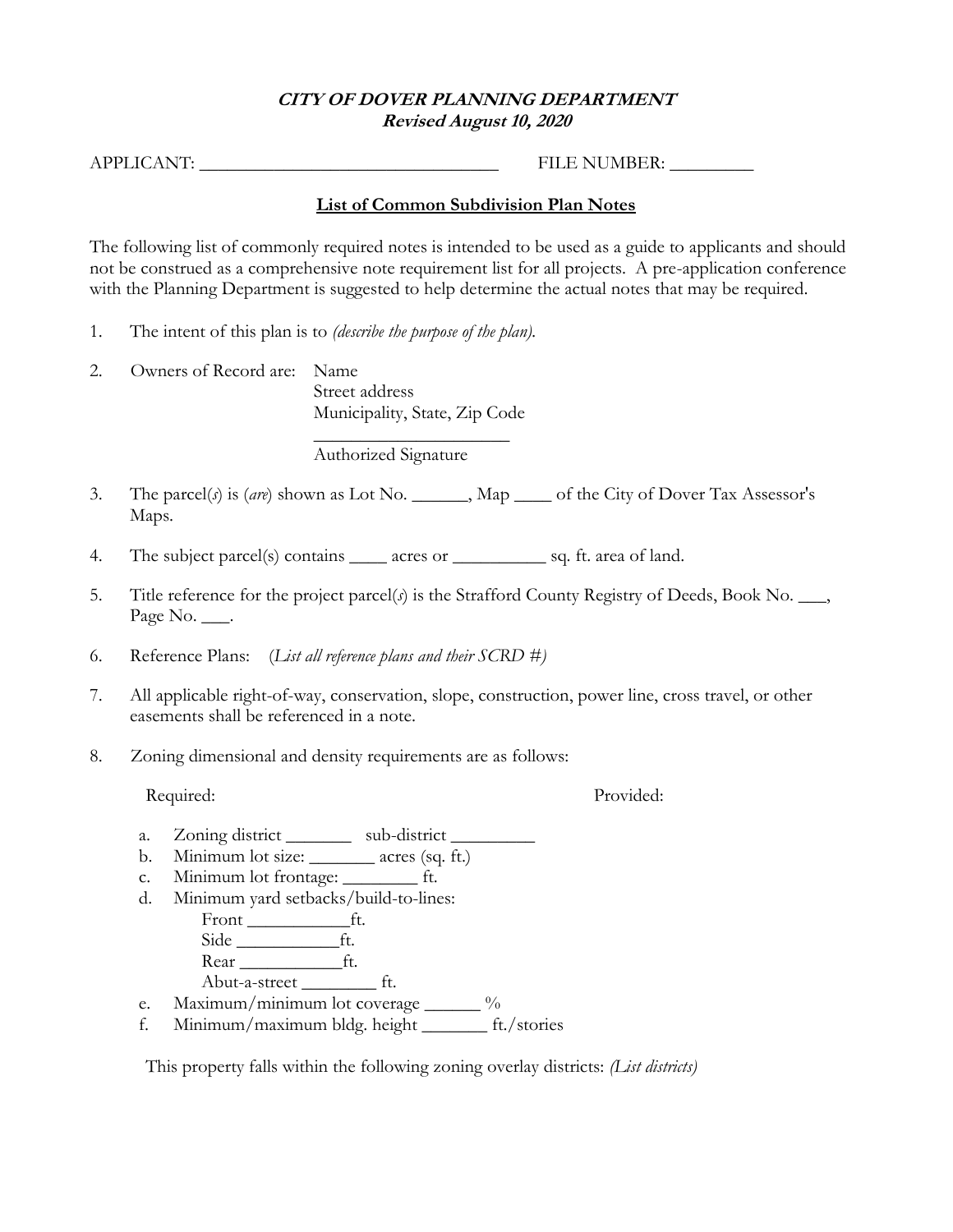## **City of Dover – Subdivision Plan Common Notes Page 2 of 3**

- 9. List any variances or special exceptions granted by the Zoning Board of Adjustment or Conditional Use Permits granted by the Planning Board for the proposed use or structure, including the case number and date of decision and any conditions.
- 10. Property line information has been obtained from a survey performed by *(surveyor)* on (*date*) with an error not greater than 1 in 10,000 (*or has been obtained from* \_\_\_\_\_\_\_\_\_\_\_\_\_ *Plan, prepared by (surveyor)*).
- 11. Subject parcel is (*is not*) located within a Federally designated flood hazard area (Community panel number 33017C0xxxD, Effective Date: September 30, 2015).
- 12. Wetlands were delineated by \_\_\_\_\_\_\_\_\_\_\_\_\_\_\_\_\_\_\_, Certified Wetlands Scientist, Certification Number \_\_\_\_, in accordance with Chapter 170-27.1 of the Zoning Ordinance, on \_\_\_\_\_\_\_, 20\_\_\_.
- 13. As-built plans of the subdivision shall be submitted on paper and in digital format AutoCAD DWG, AutoCAD DXF or ESRI format to the City of Dover Engineer's Office upon completion of project if a street is proposed for City acceptance. As-built plans shall be prepared and certified correct by a L.L.S. or P.E. Digital files shall be geo-referenced to New Hampshire State Plane Coordinates NAD83 and shall be expressed in feet.
- 14. The installation of electric power, cable television and telephone lines shall be underground throughout the site for which development is proposed. Subdivision plans shall show any easements for these services.
- 15. The subject parcel(s) is (are) served by municipal water and sewer (*or is served by on-site well and septic system*).
- 16. All construction shall conform with the State of New Hampshire Department of Transportation (NHDOT) "Standard Specifications for Road and Bridge Construction" and with the City of Dover Community Services Regulations and standard specification for construction. The more stringent specification shall apply.
- 17. All erosion control notes shall include provisions for construction sequencing, temporary erosion control measures, and permanent standards such as loam spread rate for disturbed areas, rates of lime, type and rates for fertilizer, and seed and mulch mixture with rates of application.
- 18. The limits of construction disturbance that are located in or within the 50 ft. of Conservation and Wetland Districts shall be staked, flagged and clearly identified prior any earth disturbing activity occurs.
- 19. All treatment swales to be constructed shall have sod bottoms.
- 20. A letter of credit for the cost of revegetating all disturbed areas on the site shall be submitted, and the approved construction sign installed prior to any earth disturbing activity occurs.
- 21. A pre-construction conference with the developer, the design engineer, the earthwork contractor and the City Engineer shall occur prior to any earth disturbing activity.
- 22. Site Construction hours shall be limited to Monday-Friday 7 AM-6 PM, Saturday and Sunday 9 AM-4 PM. Hours of construction must be documented on a site construction sign along with the contact information for the general contractor. Said signage must be located and approved by the City Engineer or Assistant City Manager.